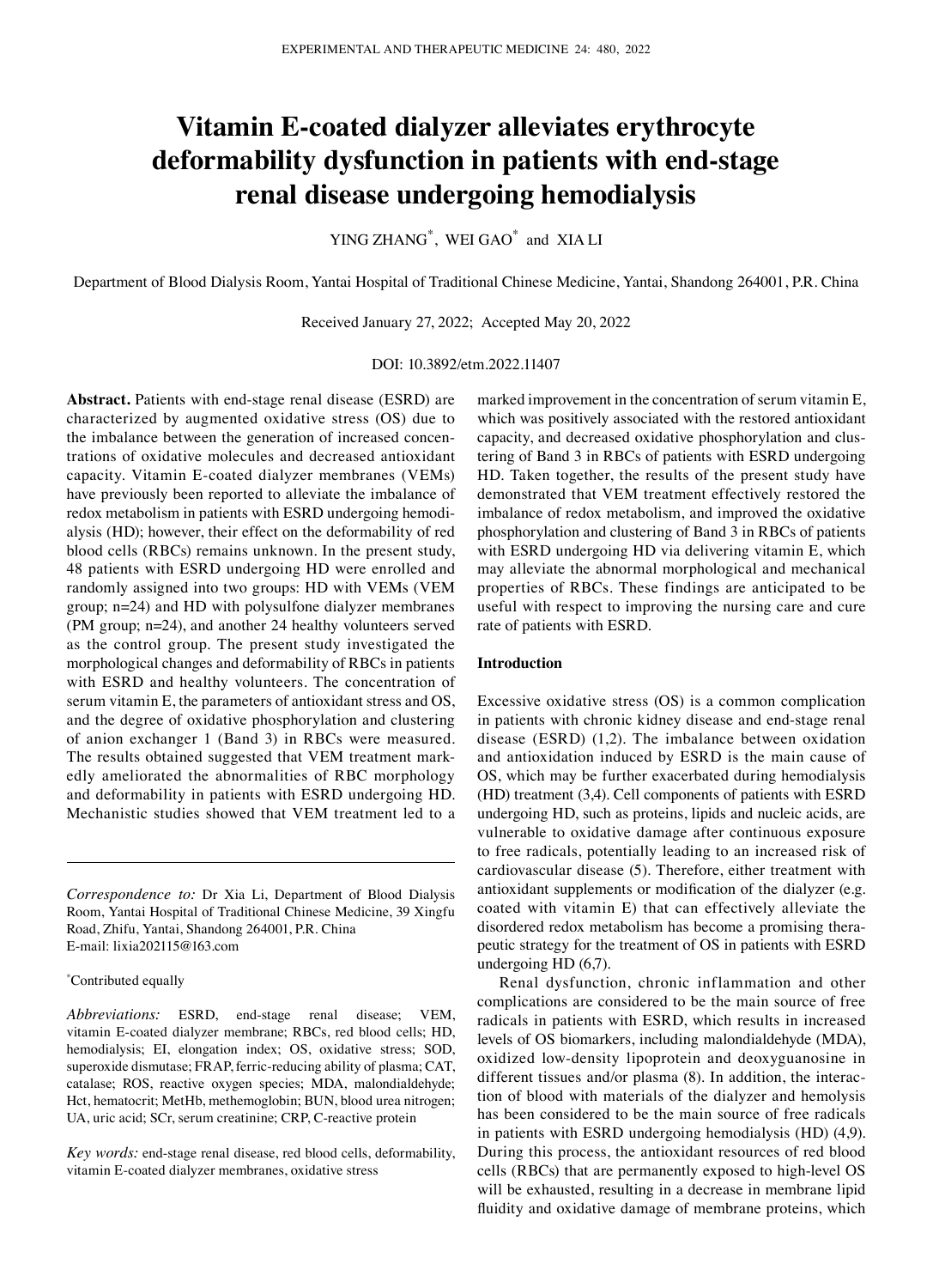further leads to an abnormal deformability of the RBCs and rheological properties (10,11).

Vitamin E is a powerful hydrophobic antioxidant that protects RBCs from lipid peroxidation (12). It has been reported that serum levels of vitamin E in patients undergoing HD were significantly decreased, and this decrease was accompanied by a decrease in antioxidant capacity and an increase in lipid peroxidation (13,14). According to previous reports, treatment with vitamin E-coated dialyzer membranes (VEMs) may restore the blood antioxidant capacity and suppress the lipoperoxidation process *in vitro* and *in vivo* (15,16). Bargnoux *et al* (17) reported that VEMs were able to markedly increase superoxide dismutase (SOD) activity and reduce OS injury in RBCs of patients undergoing HD. However, whether VEM treatment is able to ameliorate abnormal deformability and rheological properties in RBCs of patients with ESRD undergoing HD via regulating the redox metabolism remained to be clarified.

Therefore, the present study aimed to explore the protective effects and underlying mechanisms of VEM treatment on the redox metabolism and deformability of RBCs in patients with ESRD undergoing HD. The results of the present study are expected to provide a theoretical basis for the formulation of a therapeutic schedule for patients with ESRD undergoing HD with erythrocyte dysfunction and associated cardiovascular disease.

## **Materials and methods**

*Subjects.* Patients with ESRD undergoing maintenance HD three times per week for at least 12 months were recruited to the present study between January and June 2021 from the Department of Nephrology, Yantai Hospital of Traditional Chinese Medicine (Yantai, China). The patients were randomly assigned to two groups: HD with VEMs (Excebrane E15; Terumo Medical Corporation) (VEM group, n=24, 10 male and 14 female patients, aged  $50±14$  years) and HD with polysulfone dialyzer membranes (PMs) [F60; Fresenius SE & Co.) (PM group, n=24, 13 male and 11 female patients, aged 55±15 years). The inclusion criteria were as follows: i) The patient was on chronic HD; ii) the treatment was received three times weekly for  $\geq$ 12 months; iii) the age of the patient was  $>$ 18 years; and iv) the patient was able to give their informed consent. The exclusion criteria were as follows: The patient i) was pregnant; ii) was already involved in another study, iii) had active/chronic inflammation or a malignancy; and iv) was receiving antioxidant and anti-inflammatory therapy. In addition, 24 healthy volunteers (10 male and 14 female individuals, aged 54±12 years) were recruited as the control group. The study population characteristics are summarized in Table I.

None of the patients with ESRD or healthy volunteers took drugs with a potential oxidizing effect or undertook any exhaustive exercise; nor did they take antioxidants, such as vitamin C or E, during the 8‑week experimental period. All experimental procedures were conducted according to the Guidelines of the Declaration of Helsinki, and approved by the Ethics Committee of Yantai Hospital of Traditional Chinese Medicine (approval no. 2020-06). Patients and healthy volunteers were informed of the procedures in detail, and provided written consent before the examination.

*HD.* For all patients with ESRD undergoing HD, the blood flow rate was set to 250-300 ml/min, the dialysate flow rate was 500 ml/min, and during the HD therapy, there were three sessions per week (each session lasting for 4 h). The HD treatment was delivered by a low‑flux dialyzer (ARTIS CN; Gambro Lundia AB). The transmembrane pressure of the dialyzer was 0‑500 mmHg and the system was maintained at 36˚C. No changes were made to the dialysate composition  $(HCO<sub>3</sub>$ , 35.0 mmol/l;  $Mg<sup>2+</sup>$ , 0.50 mmol/l; Na<sup>+</sup>, 139.8 mmol/l; Cl, 106.8 mmol/l;  $K^+$ , 2.0 mmol/l and  $CH_3COO$ , 4.0 mmol/l) used by patients undergoing HD during this study period.

*Preparation of the blood samples and detection of the hematological parameters.* Fresh blood was collected by venipuncture from both the patients with ESRD undergoing HD and the healthy volunteers. After centrifugation at 900 x g at 4<sup>°</sup>C for 10 min, the plasma and buffy coat were removed, and RBCs were isolated and washed three times in isotonic Hepes buffer. Subsequently, RBCs were resuspended in a hematocrit (Hct) of 50% in Krebs buffer containing 2 g/l glucose (pH 7.4) for further experiments. The hematological parameters of the participants were determined using an electronic hematology analyzer (ABX Micros 60; Horiba, Ltd.). Biochemical param‑ eters of the patients were obtained from the patients' records.

*Preparation and detection of erythrocytes by scanning electron microscopy.* The RBCs were fixed with 2% glutaraldehyde for 24 h at 4˚C. Subsequently, the cells were washed in phosphate buffer for 30 min, and then the material was dehydrated in an ascending series of ethanol concentrations (50, 70, 80, 95 and 100%) (15 min in each concentration); finally, the material was allowed to remain in pure ethanol for 30 min. The RBCs were subsequently dried for 12 h at room temperature. Then, the samples were coated with gold using a sputter coater (cat. no. Q150RS; Quorum). Under high vacuum and accelerating voltage [acceleration voltage (EHT), 10 kV] the ultrastructure of the RBCs from patients with ESRD undergoing HD and the healthy volunteers were detected using a scanning microscope (ZEISS EVO LS15 SEM; Zeiss GmbH) with an SE1 detector. Individual forms of the erythrocytes were ascribed morphological indices according to the Bessis scale (18).

*Detection of erythrocyte deformability*. By using an ektacytometer (LBY‑BX; Beijing Precil Instrument Co., Ltd), the deformability of RBCs from patients with ESRD undergoing HD and healthy volunteers was analyzed by laser diffraction analyses (19). The elongation index (EI) was calculated under shear stresses of 3 and 30 Pa, as based on the geometry of the elliptical diffraction pattern (where 'L' and 'W' are the length and width of the diffraction pattern):  $EI=(L-W)/(L+W)$ .

*Detection of OS.* The intracellular production of reactive oxygen species (ROS) in RBCs from patients with ESRD undergoing HD and healthy volunteers was assessed using 2',7'‑dichlorofluorescein diacetate (H2DCF‑DA; MilliporeSigma). The RBCs were collected, washed with PBS solution, and then H2DCF-DA (10  $\mu$ M) was added to the cells and incubated at 37˚C for 30 min. After incubation, cells were washed and analyzed using a flow cytometer (FACSCanto II; BD Biosciences, Inc.) and analyzed using FlowJo software 8.7.1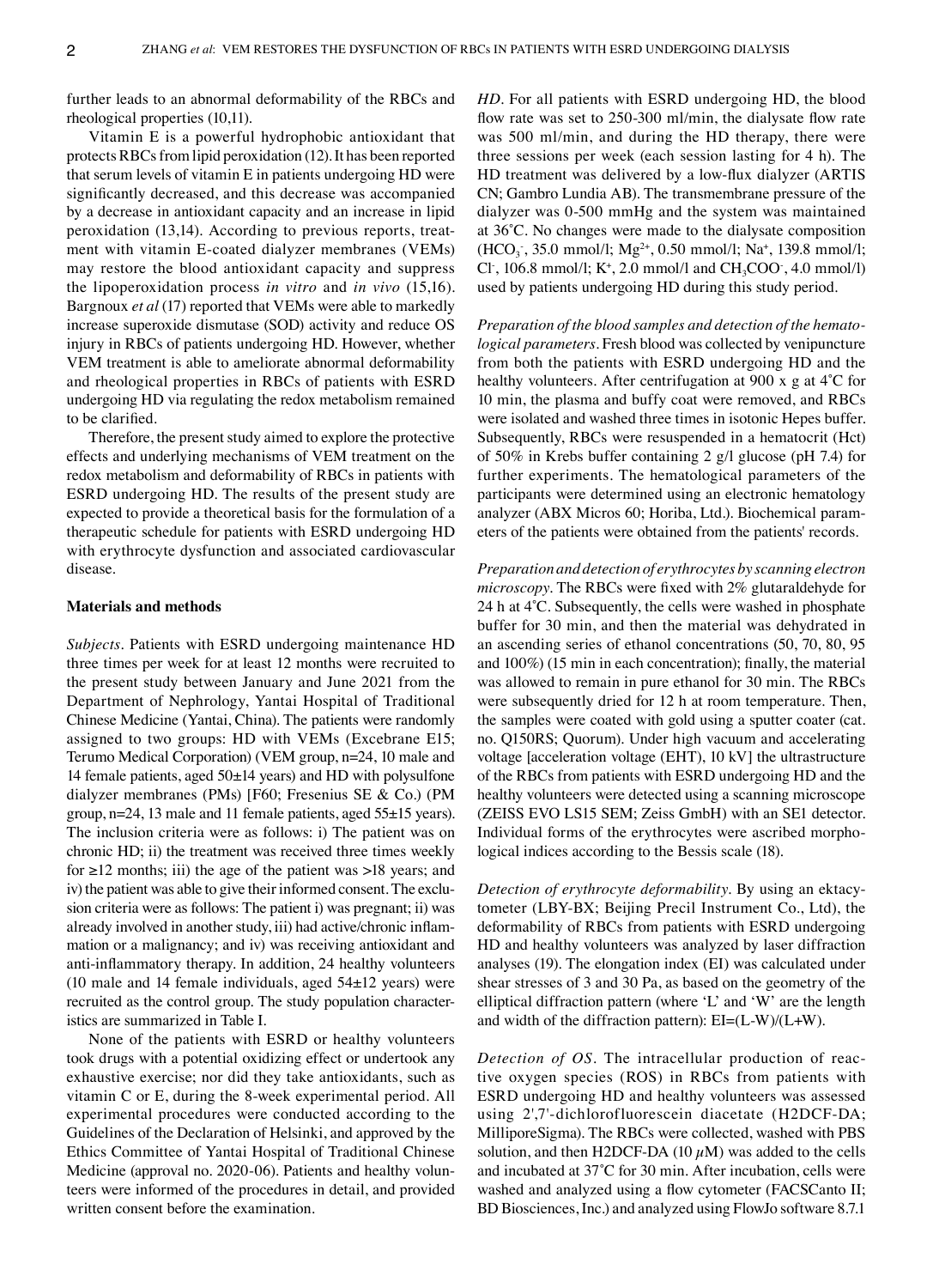|  |  | Table I. Clinical parameters and causes of ESRD in patients and control subjects. |  |  |  |  |  |
|--|--|-----------------------------------------------------------------------------------|--|--|--|--|--|
|--|--|-----------------------------------------------------------------------------------|--|--|--|--|--|

| A, Clinical parameters |                   |             |              |  |  |
|------------------------|-------------------|-------------|--------------|--|--|
| Variable               | Control $(n=24)$  | PM $(n=24)$ | VEM $(n=24)$ |  |  |
| Age (year)             | $54 \pm 12$       | $55 \pm 15$ | $50 \pm 14$  |  |  |
| Sex (M/F)              | 11/13             | 13/11       | 10/14        |  |  |
| Weight (kg)            | $62\pm8$          | $64+7$      | $60+10$      |  |  |
| HD treatment (months)  | $\qquad \qquad =$ | $26 \pm 16$ | $33 \pm 18$  |  |  |

#### B, Cause of ESRD

| Variable                   | Control $(n=24)$         | PM $(n=24)$ | VEM $(n=24)$ |  |
|----------------------------|--------------------------|-------------|--------------|--|
| Polycystic kidney disease  |                          |             |              |  |
| Chronic kidney failure     | $\overline{\phantom{0}}$ | O           |              |  |
| Chronic glomerulonephritis | $\overline{\phantom{0}}$ |             |              |  |
| Nephrosclerosis            |                          |             |              |  |
| Others                     | $\overline{\phantom{0}}$ |             |              |  |

ESRD, end-stage renal disease; HD, hemodialysis; PM, polysulfone dialyzer membrane; VEM, vitamin E-coated dialyzer membrane; M, male; F, female.

(FlowJo LLC). The levels of MDA (cat. no. A003‑1‑2) and methemoglobin (MetHb; cat. no. A102-1-1) were assessed by colorimetry using commercial kits (all from Nanjing Jiancheng Bioengineering Institute). The manufacturer's instructions for the corresponding assay kit were precisely followed (20).

*Detection of antioxidant capacity.* The ferric‑reducing ability of plasma (FRAP) values were assessed according to the method of Benzie and Strain (21). The activities of catalase  $(CAT; cat. no. A007-1-1)$  and SOD (cat. no. A001-3-2) were assessed by colorimetry using commercial kits (all from Nanjing Jiancheng Bioengineering Institute). The manufacturer's instructions for the corresponding assay kit were preceisely followed.

*Detection of vitamin E.* The serum concentration of vitamin E was detected by colorimetry using a commercial kit (cat. no. BC1420; Beijing Solarbio Science & Technology Co., Ltd). The manufacturer's instructions for the corresponding assay kit were precisely followed.

*Western blot analysis.* Western blot analyses were performed as described previously (22). Total protein from the RBCs was obtained using a protein extraction kit (cat. no. BC3711; Beijing Solarbio Science & Technology Co., Ltd) according to the manufacturer's instructions. The protein content of the membranes was quantified using a BCA protein assay kit (cat. no. PC0020; Beijing Solarbio Science & Technology Co., Ltd). Sodium dodecyl sulfate‑polyacrylamide gel electrophoresis was performed by heating the samples for 8 min at 100˚C and loading 10  $\mu$ g membrane proteins on to a 5-15% linear acrylamide gradient gel (10  $\mu$ g protein/lane).

After SDS‑PAGE, proteins were electrotransferred to PVDF membranes and blocked in 5% BSA (cat. no. SW3015;

Beijing Solarbio Science & Technology Co., Ltd) dissolved in TBS-Tween-20 (20%) for 2 h at room temperature. After incubating the PVDF membranes with primary antibody overnight at 4˚C, the membranes were incubated with secondary antibody for 2 h at room temperature. The primary antibodies used were anti-Band 3 (1:3,000 dilution; cat. no. ab108414), anti-phosphotyrosine (1:3,000; cat. no. ab190824), and anti‑β‑actin (1:3,000; cat. no. ab8227; all antibodies were purchased from Abcam). The horseradish peroxidase-conjugated secondary antibodies were purchased from Santa Cruz Biotechnology, Inc. (1:5,000; cat. no. sc‑2357). The protein bands were visualized using an ECL kit (cat. no. 32209; Thermo Fisher Scientific, Inc.), and semi‑quantitative densitometry was performed on the identified bands using Image Quant 5.2 software (Molecular Dynamics, Inc.). The levels of the proteins of interest were normalized against those of β‑actin.

*Immunofluorescence and image analysis.* RBCs from patients with ESRD undergoing HD and healthy volunteers were fixed with 4% paraformaldehyde and 0.05% glutaraldehyde at room temperature for 30 min, before being permeabilized in the same solution containing  $0.05\%$  Triton X-100 at 4°C for 10 min. RBCs were treated with primary antibodies against Band 3 (1:1,000; cat. no. ab108414; Abcam) for 1 h at room temperature after being blocked with 3% BSA and 0.1% Tween-20 at 4°C for 1 h. After being washed three times in PBS, RBCs were incubated at room temperature for 1 h with goat anti‑rabbit IgG H&L secondary antibody (1:200; cat. no. ab150077; Abcam). After being washed three times in PBS, fluorescence images were captured using an Olympus IX71 fluorescence microscope (Olympus Corporation) (23).

*Statistical analysis.* Statistical analyses were performed using SPSS software (version 22.0; IBM Corp.). Data are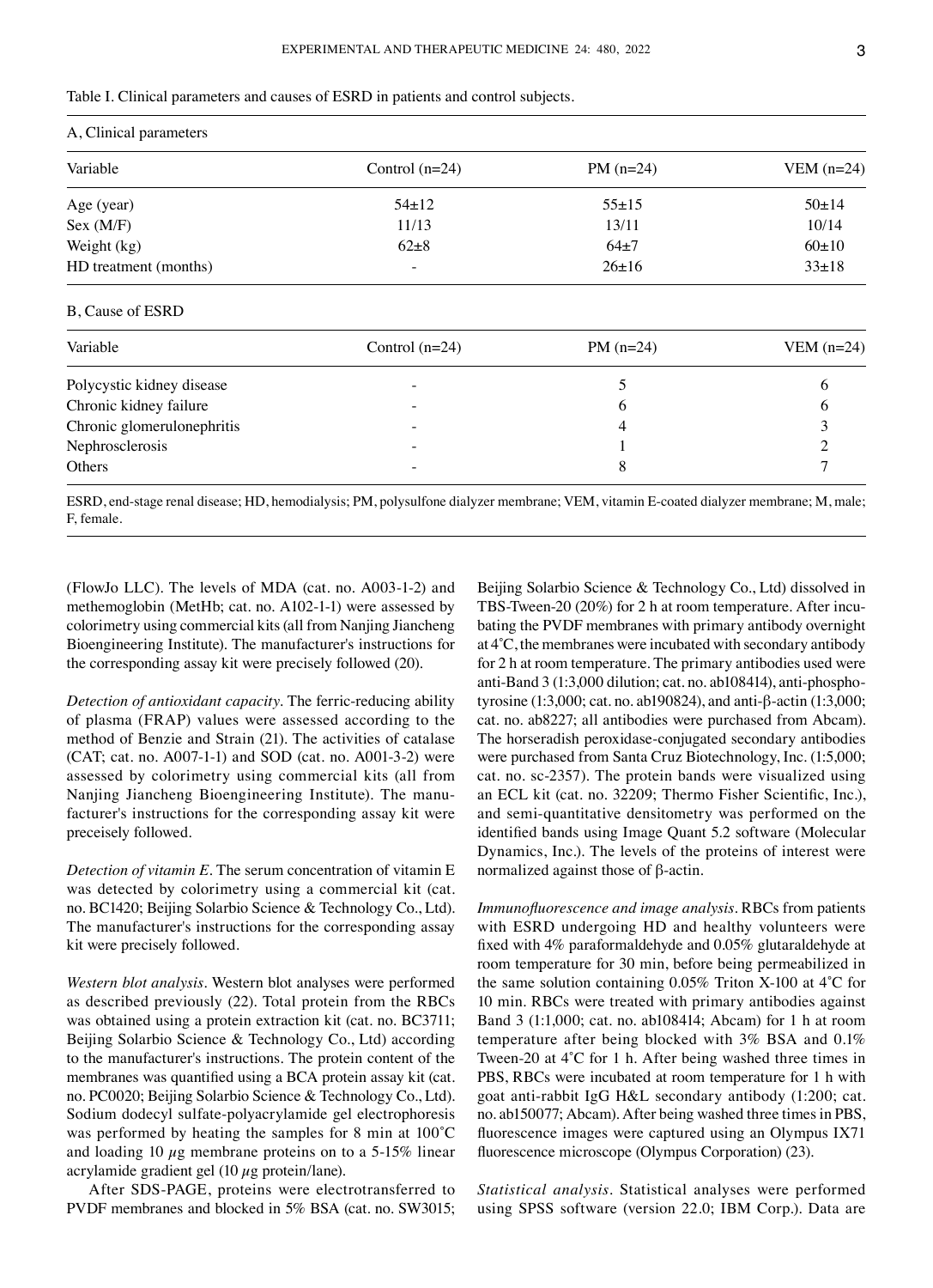|                      | Control $(n=24)$ |                  | PM $(n=24)$                   |                               | VEM $(n=24)$                  |                                 |
|----------------------|------------------|------------------|-------------------------------|-------------------------------|-------------------------------|---------------------------------|
| Variable             | <b>Before</b>    | After 8 weeks    | <b>Before</b>                 | After 8 weeks                 | <b>Before</b>                 | After 8 weeks                   |
| $RBC$ , mil/ $\mu$ l | $5.21 \pm 0.14$  | $5.32 \pm 0.16$  | $3.88 \pm 0.18$ <sup>a</sup>  | $3.45 \pm 0.16^a$             | $3.79 \pm 0.34$ <sup>a</sup>  | $4.25 \pm 0.2$ <sup>b,c</sup>   |
| $Hb$ , $g/dl$        | $14.11 \pm 1.43$ | $14.42 \pm 1.55$ | $11.51 \pm 1.64$ <sup>a</sup> | $10.32 \pm 1.26^{\circ}$      | $11.34 \pm 1.71$ <sup>a</sup> | $12.70 \pm 1.52$ <sup>b,c</sup> |
| RDW, $%$             | $12.51 \pm 3.71$ | $12.92\pm4.13$   | $16.52 \pm 5.41$ <sup>a</sup> | $17.34 \pm 6.43^{\circ}$      | $15.81 \pm 4.63$ <sup>a</sup> | $14.55 \pm 3.74$ <sup>b,c</sup> |
| Hct, $%$             | $43.54 \pm 4.43$ | $44.24 \pm 4.65$ | $34.58 \pm 5.45^{\circ}$      | $32.72 \pm 6.51$ <sup>a</sup> | $33.82 \pm 5.21$ <sup>a</sup> | $37.52 \pm 4.93$ <sub>b,c</sub> |
| MCHC, g/dl           | $31.51 \pm 1.94$ | $30.81 \pm 1.74$ | $34.55 \pm 1.71$              | $36.21 \pm 1.93$              | $35.61 \pm 1.85$              | $32.61 \pm 1.53$                |
| MCH, pg              | $32.83 \pm 1.31$ | $31.83 \pm 1.51$ | $30.11 \pm 1.53$              | $28.91 \pm 1.74$              | $30.73 \pm 2.65$              | $31.51 \pm 2.34$                |
| MCV, fl              | $98.51 \pm 3.43$ | $99.23 \pm 3.61$ | $89.41 \pm 5.13$ <sup>a</sup> | $87.15 \pm 5.91$ <sup>a</sup> | $88.71 \pm 4.73$ <sup>a</sup> | $94.71 \pm 4.43$ <sup>b,c</sup> |
| HDL, mg/dl           | $38.63 \pm 9.74$ | $37.81 \pm 9.55$ | $39.41 \pm 9.56$              | $40.15 \pm 9.66$              | $38.91 \pm 8.26$              | $39.91 \pm 10.51$               |
| BUN, mg/dl           | $14.82{\pm}4.61$ | $14.53 + 4.41$   | $52.11 \pm 8.12^a$            | $58.71 \pm 8.83$ <sup>a</sup> | $52.51 \pm 9.70$ <sup>a</sup> | $42.51 \pm 9.12$ <sup>b,c</sup> |
| $SCr$ , mg/dl        | $0.68 \pm 0.14$  | $0.69 \pm 0.15$  | $7.69 \pm 2.47$ <sup>a</sup>  | $8.89 \pm 3.42$ <sup>a</sup>  | $7.78 \pm 1.35^{\text{a}}$    | $6.78 \pm 1.44$ <sup>b,c</sup>  |
| $UA$ , mg/dl         | $3.68 \pm 1.15$  | $3.57 \pm 1.05$  | $5.57 \pm 3.35^{\text{a}}$    | $5.89 \pm 3.87$ <sup>a</sup>  | $5.44 \pm 2.92$ <sup>a</sup>  | $4.44 \pm 2.61$ <sub>b,c</sub>  |
| CRP, mg/dl           | $2.98 + 0.97$    | $3.02 \pm 0.86$  | $14.55 \pm 9.45^{\text{a}}$   | $15.75 \pm 9.88$ <sup>a</sup> | $14.78 \pm 7.73$ <sup>a</sup> | $9.78 \pm 6.83$ <sup>b,c</sup>  |

Table II. Hematological parameters of the patients and control subjects.

PM, polysulfone dialyzer membrane; VEM, vitamin E-coated dialyzer membrane; RBC, red blood cells; Hb, hemoglobin; Hct, hematocrit; RDW, red blood cell distribution width; MCHC, mean corpuscular hemoglobin concentration; MCH, mean corpuscular hemoglobin; MCV, mean corpuscular volume; HDL, high-density lipoprotein; BUN, blood urea nitrogen; UA, uric acid; SCr, serum creatinine; CRP, C-reactive protein. All data are expressed as the mean ± SD. <sup>a</sup>P<0.05, PM or VEM vs. control group before examination; <sup>b</sup>P<0.05, VEM vs. control group 8 weeks after examination; °P<0.05, VEM vs. PM group 8 weeks after examination.

presented as the mean  $\pm$  standard deviation of three independent experiments. Differences between and within groups were determined using mixed-design ANOVA followed by Bonferroni's post hoc tests. Spearman's correlation analysis was used for correlation analysis of two independent samples. P<0.05 was considered to indicate a statistically significant difference.

## **Results**

*Demographic, clinical and hematological features in healthy donors and patients with ESRD undergoing HD.* As shown in Tables I and II, the patients with ESRD undergoing HD were characterized by a significantly reduced RBC count and markedly lower hemoglobin (Hb), Hct and mean corpuscular volume (MCV) values, whereas the parameters RBC distribution width (RDW), blood urea nitrogen (BUN), serum creatinine (SCr), uric acid (UA) and C‑reactive protein (CRP) were markedly increased compared with the healthy volunteers 8 weeks before the examination. After 8 weeks, the levels of the RBC count, Hb, Hct and MCV were notably improved, whereas the values of RDW, BUN, SCr, UA and CRP were markedly decreased, in the VEM group compared with the PM group.

*VEM alleviates the abnormal morphology and deformability in RBCs of patients with ESRD undergoing HD.* The flattened biconcave disc morphology of RBCs was found to be damaged in patients with ESRD undergoing HD, and this was accompanied by the presence of dysmorphic RBCs (which featured, e.g., surface blebbing typical of acanthocytes). However, the counts of dysmorphic RBCs were markedly decreased in the VEM group compared with the PM group after 8 weeks (Fig. 1A and B).

The deformability of the RBCs in patients with ESRD undergoing HD and healthy volunteers was evaluated by measuring the value of EI under shear stresses of 3 and 30 Pa. The EI was markedly reduced in RBCs of patients with ESRD undergoing HD compared with the healthy volunteers under both 3 and 30 Pa shear stress. In addition, a notable amelioration of the RBCs' deformability was found in the VEM group compared with the PM group after 8 weeks (Fig. 1C and D). These results demonstrated that HD with VEMs alleviated the abnormalities of RBC morphology and deformability in patients with ESRD undergoing HD.

*VEM restores the imbalance of redox metabolism in RBCs of patients with ESRD undergoing HD.* To investigate the reason for the abnormal morphology and function of the RBCs of patients with ESRD undergoing HD, the ROS and antioxidant capacity indexes of the RBCs were detected. The levels of ROS, MetHb and MDA in RBCs were markedly increased in patients with ESRD undergoing HD compared with the healthy volunteers. However, a notable decline in the ROS, MetHb and MDA values in RBCs were found in the VEM group compared with the PM group after 8 weeks (Fig. 2A‑C).

In addition, the activities of FRAP, CAT and SOD in RBCs were markedly decreased in patients with ESRD undergoing HD compared with the healthy volunteers (Fig. 2D‑F). Moreover, after 8 weeks of VEM treatment, the activities of FRAP, CAT and SOD in the RBCs were markedly improved compared with the PM treatment group (Fig. 2D‑F). These results indicated that HD with VEMs alleviated the imbalance of redox metabolites of RBCs in patients with ESRD undergoing HD.

*VEM participates in the regulation of redox metabolism in RBCs of patients with ESRD undergoing HD by transferring*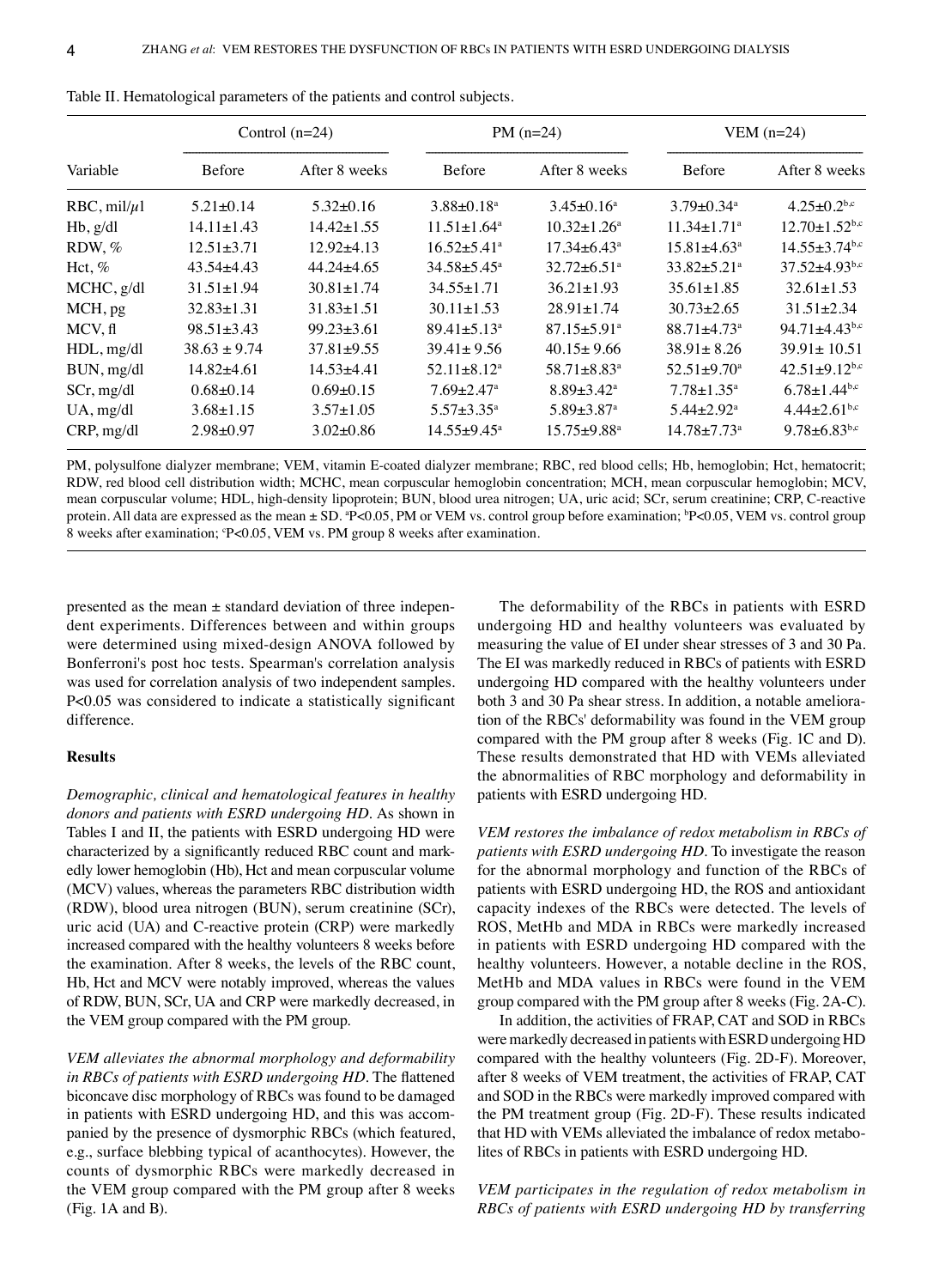

Figure 1. RBC morphology and deformability in patients with ESRD undergoing HD and healthy volunteers. (A) Representative RBC images were obtained using a scanning electron microscope in healthy donors and in patients with ESRD undergoing HD after 8 weeks (green arrows indicate dysmorphic RBCs; scale bar,  $10 \mu m$ ). (B) Percentages of dysmorphic RBCs. Erythrocyte deformability in healthy donors and patients with ESRD undergoing HD as reflected by the elongation index were tested under shear stress of (C) 3 Pa and (D) 30 Pa. All data are expressed as the mean ± SD. \* P<0.05, PM or VEM group vs. control group before examination; # P<0.05, VEM group vs. control group 8 weeks after examination; &P<0.05, VEM group vs. PM group 8 weeks after examination. PM, polysulfone dialyzer membranes; VEM, vitamin E-coated dialyzer membrane; RBC, red blood cell; ESRD, end-stage renal disease.



Figure 2. RBC redox metabolism parameters in patients with ESRD undergoing HD and healthy volunteers. The oxidative stress parameters of (A) ROS, (B) MetHb and (C) MDA in RBCs of healthy donors and patients with ESRD undergoing HD. The antioxidant parameters of (D) FRAP, (E) CAT and (F) SOD in RBCs of healthy donors and patients with ESRD undergoing HD. All data are expressed as the mean ± SD. \*P<0.05, \*\*P<0.01, PM or VEM group vs. control group before examination; <sup>#</sup>P<0.05, VEM group vs. control group 8 weeks after examination; <sup>&</sup>P<0.05, VEM group vs. PM group 8 weeks after examination. PM, polysulfone dialyzer membrane; VEM, vitamin E-coated dialyzer membrane; RBC, red blood cell; SOD, superoxide dismutase; FRAP, ferric-reducing ability of plasma; CAT, catalase; ROS, reactive oxygen species; MDA, malondialdehyde; MetHb, methemoglobin; ESRD, end-stage renal disease.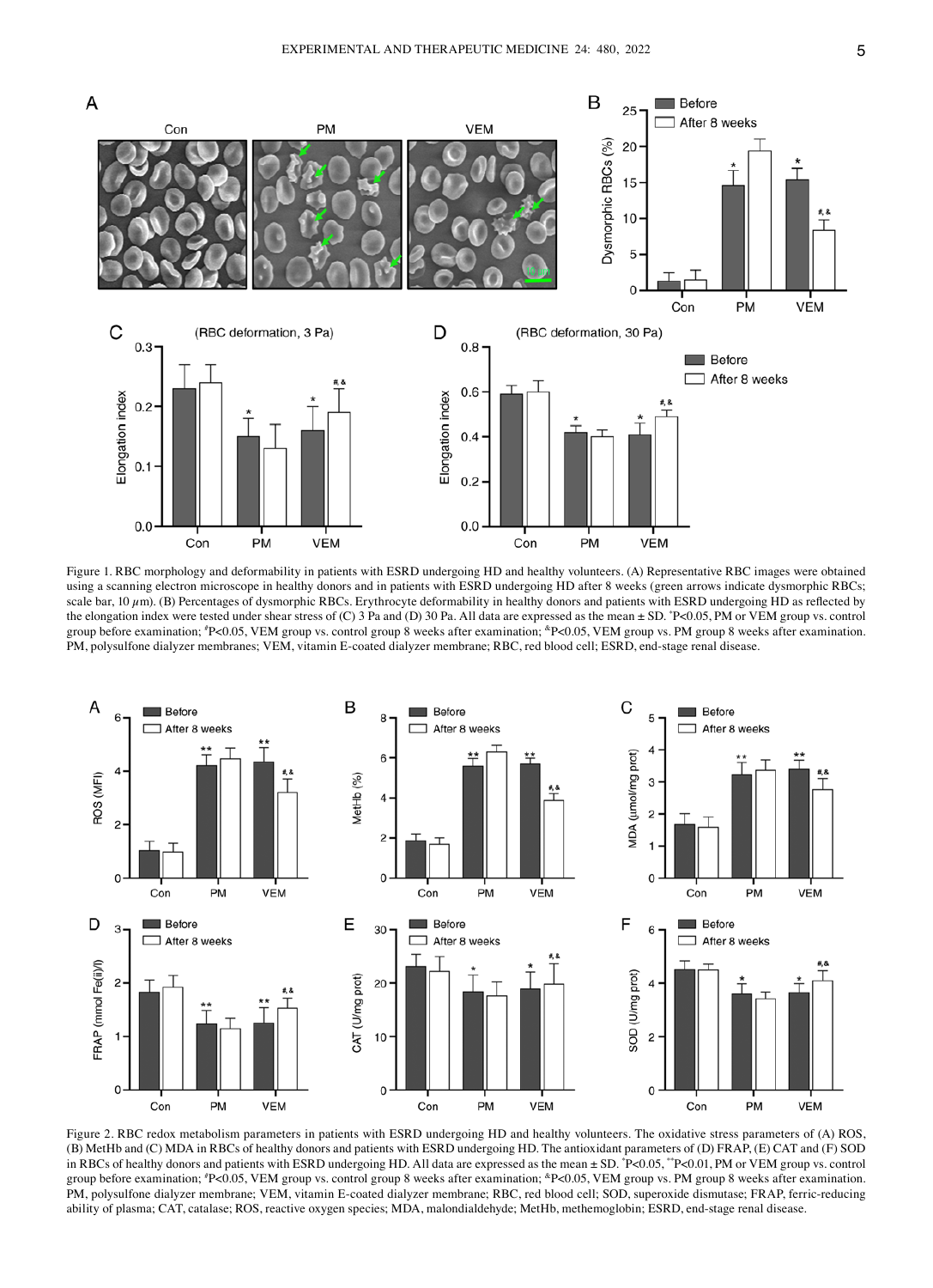

Figure 3. Red blood cell serum vitamin E concentration in patients with ESRD undergoing HD and healthy volunteers. (A) Concentration of serum vitamin E in healthy donors and patients with ESRD undergoing HD. All data are expressed as the mean  $\pm$  SD. \*\*P<0.01, PM or VEM group vs. control group before examination; "P<0.05, VEM group vs. control group 8 weeks after examination; "P<0.05, VEM group vs. PM group 8 weeks after examination. (B) Pearson correlation analysis between the concentration of serum vitamin E and the FRAP level in patients with ESRD undergoing HD (*r*=0.762, P<0.001). (C) Pearson correlation analysis between the concentration of serum vitamin E and the ROS level in patients with ESRD undergoing HD (*r*=0.795, P<0.001). FRAP, ferricreducing ability of plasma; ROS, reactive oxygen species; ESRD, end-stage renal disease; PM, polysulfone dialyzer membrane; VEM, vitamin E-coated dialyzer membrane.

*vitamin* E. The effect of VEM treatment on the serum concentration of vitamin E and its association with the change of redox metabolism was further evaluated in patients with ESRD undergoing HD. Patients with ESRD undergoing HD were characterized by a markedly lower concentration of serum vitamin E compared with the healthy volunteers (Fig. 3A). In addition, the level of serum vitamin E was markedly improved in the VEM group compared with the PM group after 8 weeks. Additionally, Pearson's correlation analysis suggested a notable positive correlation between the concentration of serum vitamin E and the FRAP level in patients with ESRD undergoing HD (*r*=0.762, P<0.001) (Fig. 3B). Conversely, a notable negative correlation between the concentration of serum vitamin E and the ROS level was found in patients with ESRD undergoing HD  $(r=0.795, P<0.001)$  (Fig. 3C). These data revealed that HD with VEMs restored the imbalance of redox metabolism of RBCs in patients with ESRD undergoing HD by transferring vitamin E.

*VEM attenuates the oxidative phosphorylation of Band 3 in RBCs of patients with ESRD undergoing HD.* To further clarify the potential molecular mechanism of VEM treatment in alleviating the abnormal morphology and deformability of RBCs in patients with ESRD undergoing HD, the degree of oxidative phosphorylation damage of the membrane skeleton protein Band 3 in RBCs was detected. Densitometric analyses revealed markedly higher levels of clustered and tyrosine‑phosphorylated (p)‑Band 3 in patients with ESRD undergoing HD compared with the healthy volunteers. In addition, after 8 weeks of VEM treatment, the levels of clustered and p‑Band 3 were markedly decreased compared with the PM group (Fig. 4A‑C). Subsequent microscopic analysis of Band 3 verified the presence and differences of Band 3 aggregates in RBCs of patients with ESRD undergoing HD (Fig. 4D).

#### **Discussion**

RBCs are vulnerable to oxidative damage and abnormal deformability under OS induced by a variety of physiological and pathological conditions; this is considered a potential triggering factor of various cardiovascular and cerebrovascular diseases. It is now accepted that the RBCs of patients with ESRD undergoing HD are susceptible to OS and chronic inflammation due to the primary diseases and HD process. Therefore, effective therapy to restore the imbalances of redox metabolism in RBCs of patients with ESRD undergoing HD is desirable for improving the curability of the condition and the survival rate. The present study has shown that HD with VEM may alleviate the abnormalities of RBC morphology and deformability in patients with ESRD undergoing HD by restoring the equilibrium of redox metabolism.

Accumulating evidence has suggested that patients with ESRD are subject to enhanced OS, which triggers oxidative damage to nucleic acids, lipids and proteins (24,25). Furthermore, patients with ESRD undergoing HD usually present a higher level of OS due to the accumulation of oxidative products and the loss of antioxidants during HD procedures(3,26). Consistent with previous studies, the present study also found markedly higher OS levels (ROS, MetHb and MDA) and lower antioxidant capacity (FRAP, CAT and SOD) in patients with ESRD undergoing HD compared with healthy volunteers. It was evidenced that patients undergoing HD suffer from serum vitamin E deficiency, as vitamin E is the most important lipophilic antioxidant in cell membranes, and this is considered to be the potential reason for the decrease of antioxidant capacity in patients undergoing HD (13). Based on this, a therapeutic schedule of vitamin E supplementation may be beneficial to these patients. Maccarrone *et al* (12) showed that vitamin E intake could alleviate the membrane lipid peroxidation of blood cells in patients undergoing HD. In addition, *in vivo* and *in vitro* studies have reported that VEM administration can alleviate vitamin E deficiency in patients undergoing HD, improve the antioxidant capacity and reduce the extent of OS injury (16,27‑29). Similarly, the present study detected markedly increased levels of antioxidant capacity and decreased OS in patients with ESRD undergoing HD under VEM treatment compared with the PM treatment group. In addition, VEM treatment led to a marked improvement in the values of serum vitamin E in patients with ESRD undergoing HD, and this was notably correlated with the antioxidant capacity of RBCs. These results indicated that VEM treatment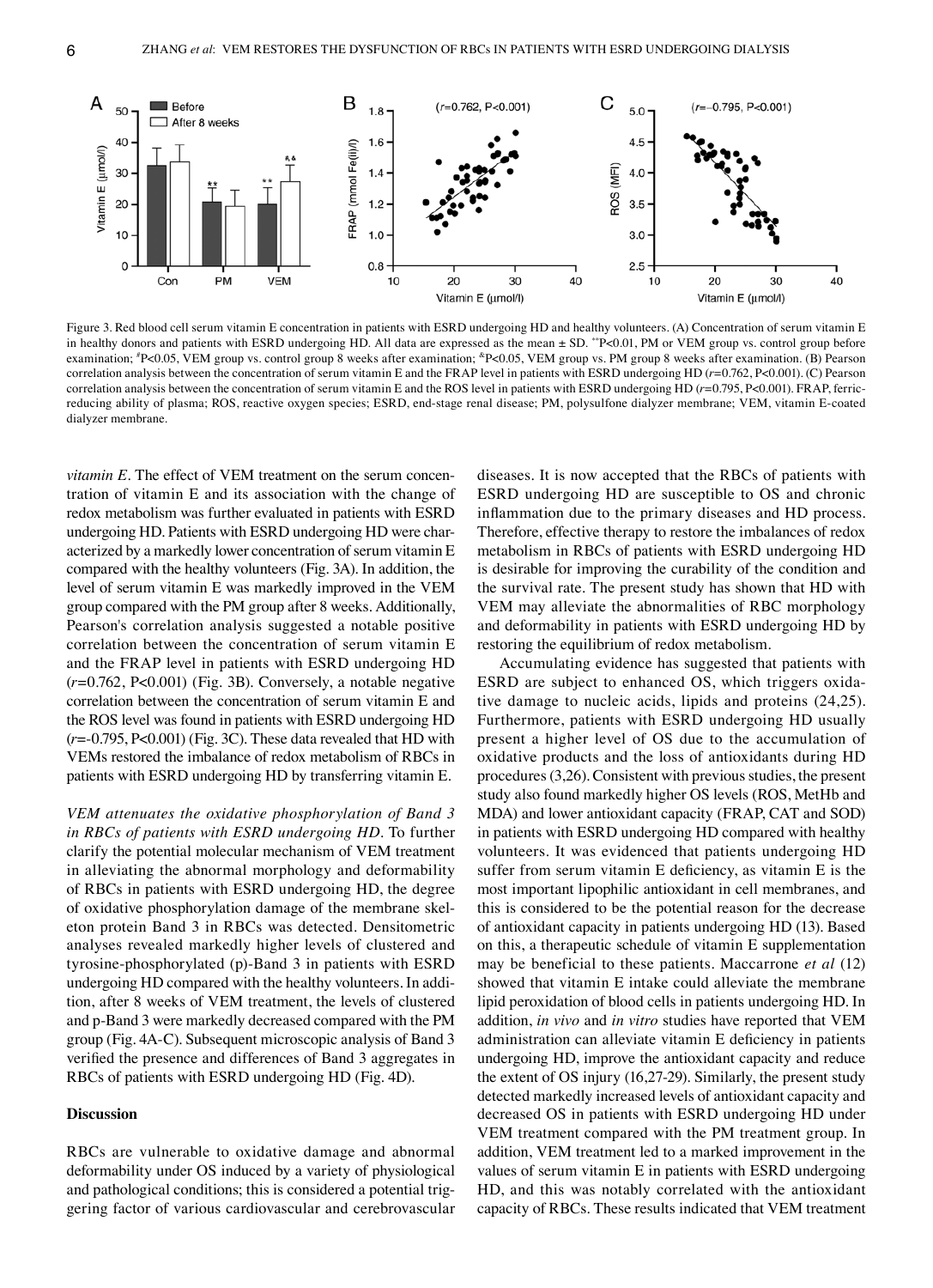

Figure 4. Oxidative phosphorylation of Band 3 in RBCs of patients with ESRD undergoing HD and healthy volunteers. (A) Expression levels of Band 3 and tyrosine-p‑Band 3 (Tyr) in healthy donors and patients with ESRD undergoing HD (red boxes indicate highly expressed clustered Band 3). (B) Densitometric analyses of clustered Band 3. (C) Ratio of p-Band 3(Tyr)/total Band 3 is shown. (D) Representative fluorescence micrographs for Band 3-labeled RBCs in healthy donors and patients with ESRD undergoing HD after 8 weeks (white arrows indicate the crosslink of Band 3 in RBCs; scale bar, 10  $\mu$ m). All data are expressed as the mean ± SD. \*P<0.05, PM or VEM group vs. control group before examination; \*P<0.05, VEM group vs. control group 8 weeks after examination; &P<0.05, VEM group vs. PM group 8 weeks after examination. ESRD, end-stage renal disease; PM, polysulfone dialyzer membrane; VEM, vitamin E-coated dialyzer membrane; RBC, red blood cell.

alleviated the imbalance of redox metabolism of RBCs by transferring vitamin E in patients with ESRD undergoing HD.

Severe OS injury may lead to lipid peroxidation and cross‑linking of membrane skeleton proteins, resulting in an abnormal deformability and increased incidence rate of cardiovascular disease in patients with ESRD. Previously, it has been shown that patients with ESRD undergoing peritoneal HD presented with abnormal morphology and hemorheology of RBCs (30-32). The present study also found the occurrence of abnormal morphology and deformability of RBCs in patients with ESRD undergoing dialysis compared with healthy controls. Furthermore, VEM treatment alleviated the dysfunction of RBCs in terms of morphology and deformability in patients with ESRD undergoing HD compared with the PM treatment group. Therefore, the use of VEMs in HD may provide a means of reducing the risk of cardiovascular disease in patients with ESRD by repairing the abnormal rheological properties of RBCs.

Previous studies have confirmed that Band 3 has a vital role in maintaining the structural stability and mechanical properties of RBCs by linking phospholipid bilayer and spec‑ tral-based skeletal networks (23,33). Band 3 cluster caused by OS is usually accompanied by a decrease in the deformability of RBCs (19,34). Indeed, the present study showed notably increased levels of oxidative phosphorylation and clustering of Band 3 in patients with ESRD undergoing HD. In addition, VEM treatment could effectively reduce the oxidative phosphorylation and clustering of Band 3 in patients with ESRD undergoing HD compared with PM treatment group. This may potentially be a molecular mechanism for VEM treatment to alleviate the abnormal morphological and rheological properties of RBCs in patients with ESRD undergoing HD.

Although a number of studies have shown that adequate vitaminE supplementation can alleviate the oxidative damage of tissues and organs in a variety of physiological and pathological environments by improving antioxidant capacity (35,36), there is some evidence to show that an excessive vitamin E intake is also associated with side effects (37,38). A dose-response analysis showed that high-dosage vitamin E supplements may increase all-cause mortality risk (37). A meta-analysis study showed that high-dose vitamin E supplements may interact with prescription drugs, such as aspirin, warfarin, tamoxifen and cyclosporine A, and this was suggested as a possible underlying mechanism of the side effects of high-dose vitamin E supplements (38). In addition, it has been reported that an excessive vitamin E intake, when combined with salmon oil in the diet, lowers the activities of antioxidant enzymes in erythrocytes without affecting *in vivo* hemolysis (39). The present study, however, did not find that VEM treatment caused significant side effects in patients with ESRD.

The present study was associated with a couple of important limitations. First, there was a lack of information on the time- and dose-dependence of VEM treatment. Another limitation was that the numbers of patients and control individuals were relatively small.

In conclusion, the present study has presented evidence that patients with ESRD undergoing HD suffered from severe redox metabolic disorder, which led to the abnormal morphology and deformability of RBCs, thereby becoming a potential pathogenic factor for ESRD-associated cardiovascular disease. In patients with ESRD undergoing HD, VEM treatment effectively improved the antioxidant capacity, repaired the oxidative phosphorylation damage and resolved the problem of clustering of Band 3 in RBCs by delivering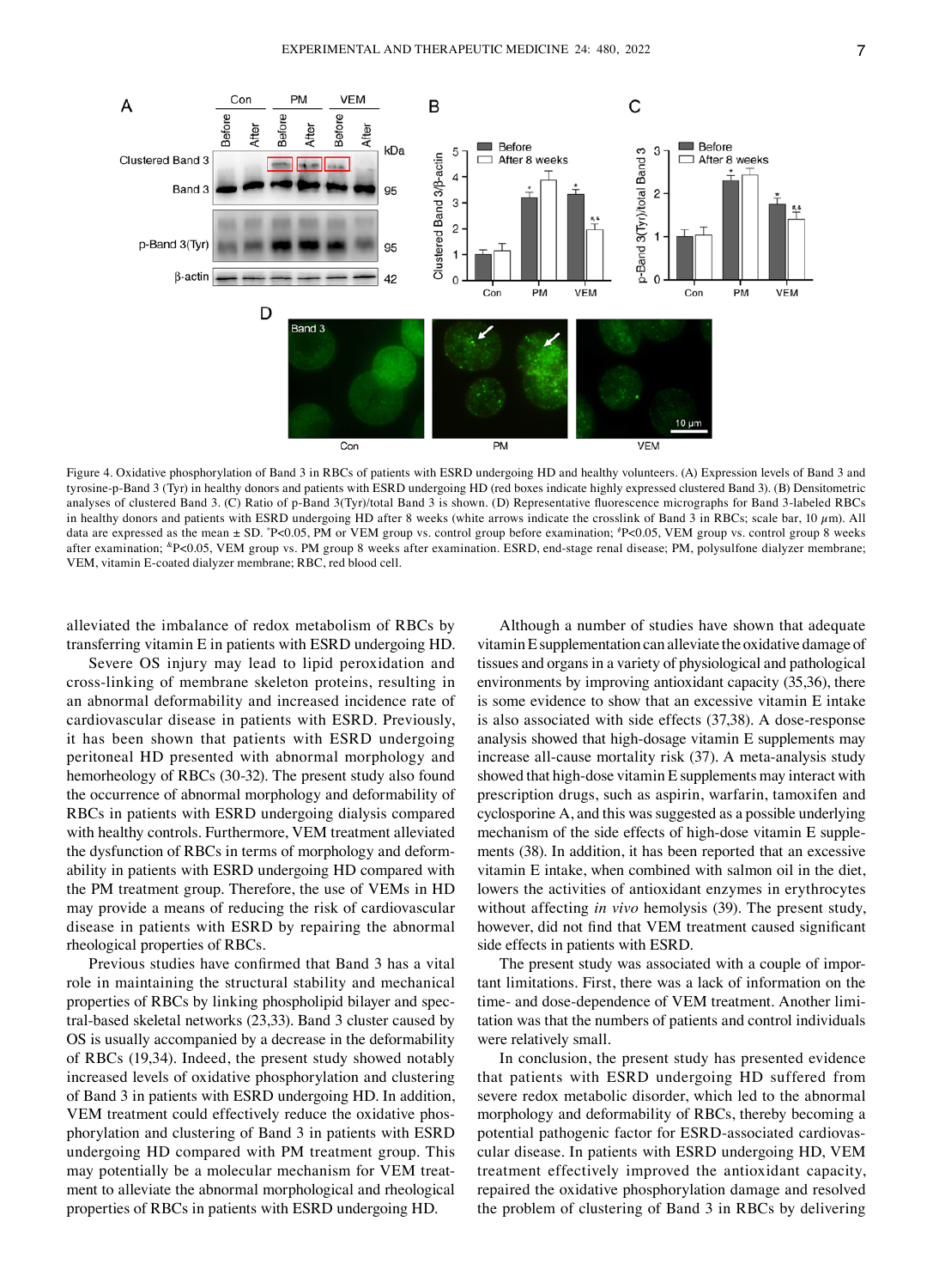vitamin E. This process was demonstrated to alleviate the abnormal morphological and mechanical properties of RBCs, and it is anticipated that this will lead to improvements in the nursing care and cure rates of patients with ESRD.

## **Acknowledgements**

Not applicable.

## **Funding**

No funding was received.

#### **Availability of data and materials**

The datasets used and/or analyzed during the current study are available from the corresponding author on reasonable request.

## **Authors' contributions**

XL conceived and designed the experiments. YZ and WG performed the experiments. YZ and XL analyzed the data. XL wrote the paper. All authors read and approved the final version of the manuscript. YZ and XL confirm the authenticity of all the raw data.

# **Ethics approval and consent to participate**

This study protocol was reviewed and approved by the Ethics Committee of Yantai Hospital of Traditional Chinese Medicine (approval no. 2020‑06). Patients and healthy volunteers were informed in detail and written consent was obtained before the examination.

## **Patient consent for publication**

Written informed consent was obtained from the patients prior to publication at the time of admission.

#### **Competing interests**

The authors declare that they have no competing interests.

#### **References**

- 1. Daenen K, Andries A, Mekahli D, Van Schepdael A, Jouret F and Bammens B: Oxidative stress in chronic kidney disease. Pediatr Nephrol 34: 975‑991, 2019.
- 2. Ruiz S, Pergola PE, Zager RA and Vaziri ND: Targeting the transcription factor Nrf2 to ameliorate oxidative stress and inflammation in chronic kidney disease. Kidney Int 83: 1029‑1041, 2013.
- 3. Liakopoulos V, Roumeliotis S, Gorny X, Dounousi E and Mertens PR: Oxidative stress in hemodialysis patients: A review of the literature. Oxid Med Cell Longev 2017: 3081856, 2017.
- 4. Zouridakis A, Simos YV, Verginadis II, Charalabopoulos K, Ragos V, Dounousi E, Boudouris G, Karkabounas S, Evangelou A and Peschos D: Correlation of bioelectrical impedance analysis phase angle with changes in oxidative stress on end‑stage renal disease patients, before, during, and after dialysis. Ren Fail 38: 738‑743, 2016.
- 5. Ahmadmehrabi S and Tang WHW: Hemodialysis‑induced cardiovascular disease. Semin Dial 31: 258‑267, 2018.
- 6. Roumeliotis S, Roumeliotis A, Dounousi E, Eleftheriadis T and Liakopoulos V: Dietary antioxidant supplements and uric acid in chronic kidney disease: A review. Nutrients 11: 1911, 2019.
- 7. Yang CC, Hsu SP, Wu MS, Hsu SM and Chien CT: Effects of dialysis-induced oxidative stress. Kidney Int 69: 706–714, 2006.
- 8. Kitabayashi C, Naruko T, Sugioka K, Yunoki K, Nakagawa M, Inaba M, Ohsawa M, Konishi Y, Imanishi M, Inoue T, et al: Positive association between plasma levels of oxidized low‑density lipoprotein and myeloperoxidase after hemodialysis in patients with diabetic end‑stage renal disease. Hemodial Int 17: 557-567, 2013.<br>9. Eiselt J, Racek J and Opatrný K Jr: Free radicals and extracor-
- Pressue, Free radical Separators and Opatricist Christmas and Pressue renal replacement therapy. Vnitr Lek 45: 319–324, 1999 (In Czech).
- 10. Georgatzakou HT, Antonelou MH, Papassideri IS and genesis of anemia in end-stage renal disease. Proteomics Clin Appl 10: 778‑790, 2016.
- 11. Brimble KS, McFarlane A, Winegard N, Crowther M and Churchill DN: Effect of chronic kidney disease on red blood cell rheology. Clin Hemorheol Microcirc 34: 411‑420, 2006.
- 12. Maccarrone M, Taccone‑Gallucci M, Meloni C, Cococcetta N, Di Villahermosa SM, Casciani CU and Finazzi‑Agrò A: Activation of 5-lipoxygenase and related cell membrane lipoperoxidation in hemodialysis patients. J Am Soc Nephrol 10: 1991‑1996, 1999.
- 13. Bayes B, Pastor MC, BonalJ, Junca J and RomeroR: Homocysteine and lipid peroxidation in haemodialysis: Role of folinic acid and vitamin E. Nephrol Dial Transplant 16: 2172‑2175, 2001.
- 14. Galli F, Varga Z, Balla J, Ferraro B, Canestrari F, Floridi A, Kakuk G and Buoncristiani U: Vitamin E, lipid profile, and peroxidation in hemodialysis patients. Kidney Int Suppl 78: S148‑S154, 2001.
- 15. Yamadera S, Nakamura Y, Inagaki M, Ohsawa I, Gotoh H, Goto Y, Sato N, Oguchi T, Gomi Y, Tsuji M, *et al*: Vitamin E‑coated dialyzer inhibits oxidative stress. Blood Purif 44: 288‑293, 2017.
- 16. Rodríguez‑Ribera L, Corredor Z, Silva I, Díaz JM, Ballarín J, Marcos R, Pastor S and Coll E: Vitamin E‑coated dialysis membranes reduce the levels of oxidative genetic damage in hemodialysis patients. Mutat Res Genet Toxicol Environ Mutagen 815: 16‑21, 2017.
- 17. Bargnoux AS, Cristol JP, Jaussent I, Chalabi L, Bories P, Dion JJ, Henri P, Delage M, Dupuy AM, Badiou S, *et al*: Vitamin E‑coated polysulfone membrane improved red blood cell antioxidant status in hemodialysis patients. J Nephrol 26: 556‑563, 2013.
- 18. Bessis M: Erythrocyte form and deformability for normal blood and some hereditary hemolytic anemias (author's transl). Nouv Rev Fr Hematol Blood Cells 18: 75‑94, 1977 (In French).
- 19. Xiong Y, Li Y, Xiong Y, Zhao Y, Tang F and Wang X: Cluster of erythrocyte Band 3: A potential molecular target of exhaustive exercise-induced dysfunction of erythrocyte deformability. Can J Physiol Pharmacol 91: 1127‑1134, 2013.
- 20. Wang Y, Xiong Y, Zhang A, Zhao N, Zhang J, Zhao D, Yu Z, Xu N, Yin Y, Luan X and Xiong Y: Oligosaccharide attenuates aging‑related liver dysfunction by activating Nrf2 antioxidant signaling. Food Sci Nutr 8: 3872‑3881, 2020.
- 21. Benzie IF and Strain JJ: The ferric reducing ability of plasma (FRAP) as a measure of 'antioxidant power': The FRAP assay. Anal Biochem 239: 70‑76, 1996.
- 22. Xiong Y, Xiong Y, Zhang H, Zhao Y, Han K, Zhang J, Zhao D, Yu Z, Geng Z, Wang L, *et al*: hPMSCs‑derived exosomal miRNA‑21 protects against aging‑related oxidative damage of CD4(+) T cells by targeting the PTEN/PI3K‑Nrf2 axis. Front Immunol 12: 780897, 2021.
- 23. Wang Y, Zhao N, Xiong Y, Zhang J, Zhao D, Yin Y, Song L, Yin Y, Wang J, Luan X and Xiong Y: Downregulated recycling process but not de novo synthesis of glutathione limits anti‑ oxidant capacity of erythrocytes in hypoxia. Oxid Med Cell Longev 2020: 7834252, 2020.
- 24. Locatelli F, Canaud B, Eckardt KU, Stenvinkel P, Wanner C and Zoccali C: Oxidative stress in end‑stage renal disease: an emerging threat to patient outcome. Nephrol Dial Transplant 18: 1272‑1280, 2003.
- 25. Duni A, Liakopoulos V, Roumeliotis S, Peschos D and Dounousi E: Oxidative stress in the pathogenesis and evolution of chronic kidney disease: Untangling Ariadne's thread. Int J Mol Sci 20: 3711, 2019.
- 26. Liakopoulos V, Roumeliotis S, Zarogiannis S, Eleftheriadis T and Mertens PR: Oxidative stress in hemodialysis: Causative mechanisms, clinical implications, and possible therapeutic interventions. Semin Dial 32: 58‑71, 2019.